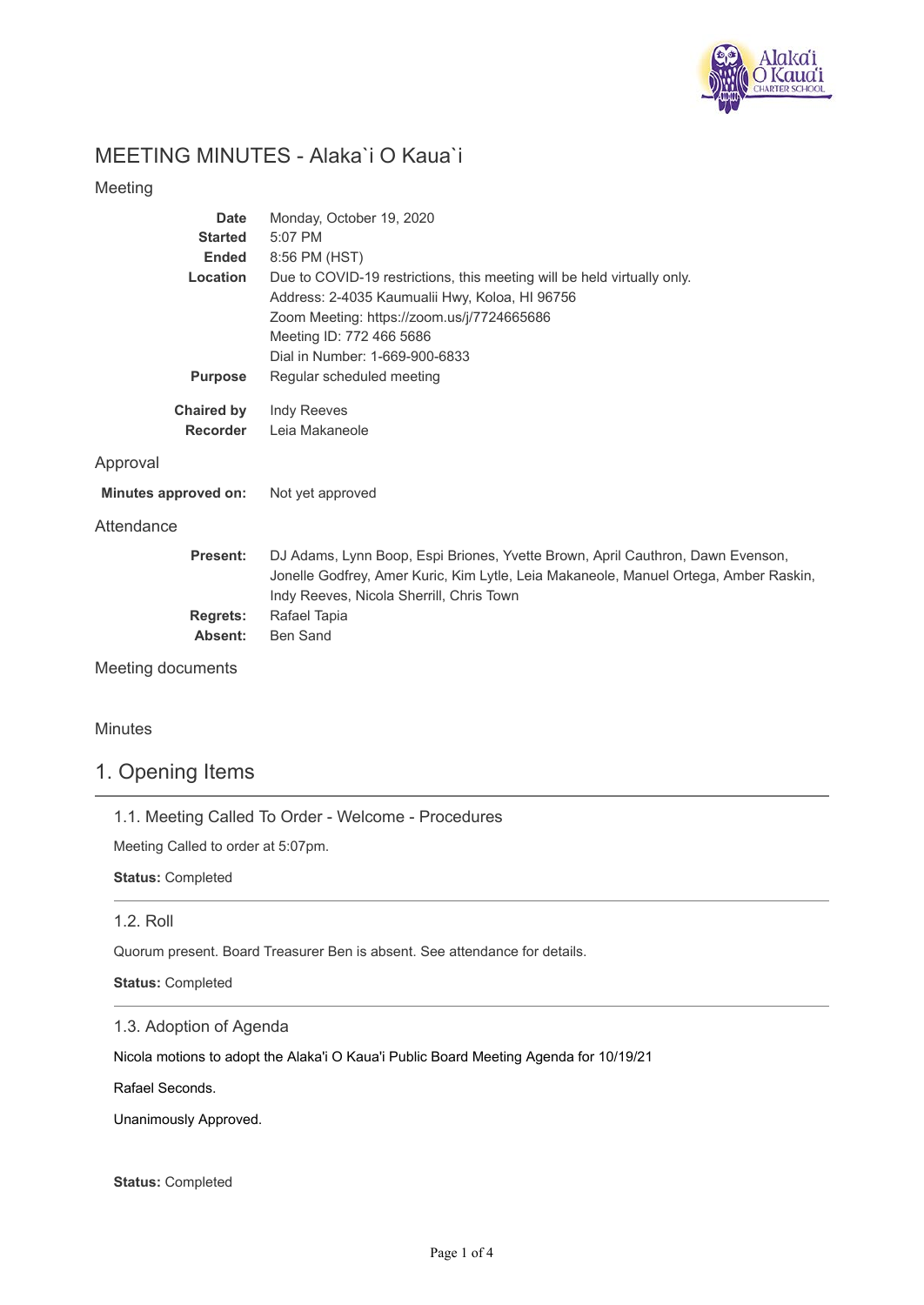

#### 1.4. Approval of Minutes

Approval of Public Board Meeting Minutes 9/21/20 tabled for corrections.

**Status:** Deferred until 11/16/2020

Alakai Meeting Minutes-2020-09-21-v1.pdf

### 2. Curriculum Moment

#### 2.1. Curriculum Moment

2nd Grade Facilitator Joanne Shared PBL project on Castles.

#### **Status:** Completed

- IMG-6872.jpg
- October, 2020 Curriculum Moment.docx

## 3. Comments From Guests

#### 3.1. Comments

**Status:** Completed

### 4. Administrative Reports

#### 4.1. School Director Report

- Education/Curriculum
- Facilities
- Enrollment
- Fundraising / PTO
- Personnel

DJ highlighted Staff Professional Training with Tom Markham

Teacher Facilitators have completed the ILP meetings

Enrollment 164

Waiting for final amount receiving for True-up

Refer to Director's Report for details.

**Status:** Completed

Director Board Report October 19th, 2020.docx

#### 4.2. Treasurer Financial Report

Treasurer is Absent. No report made

**Status:** Completed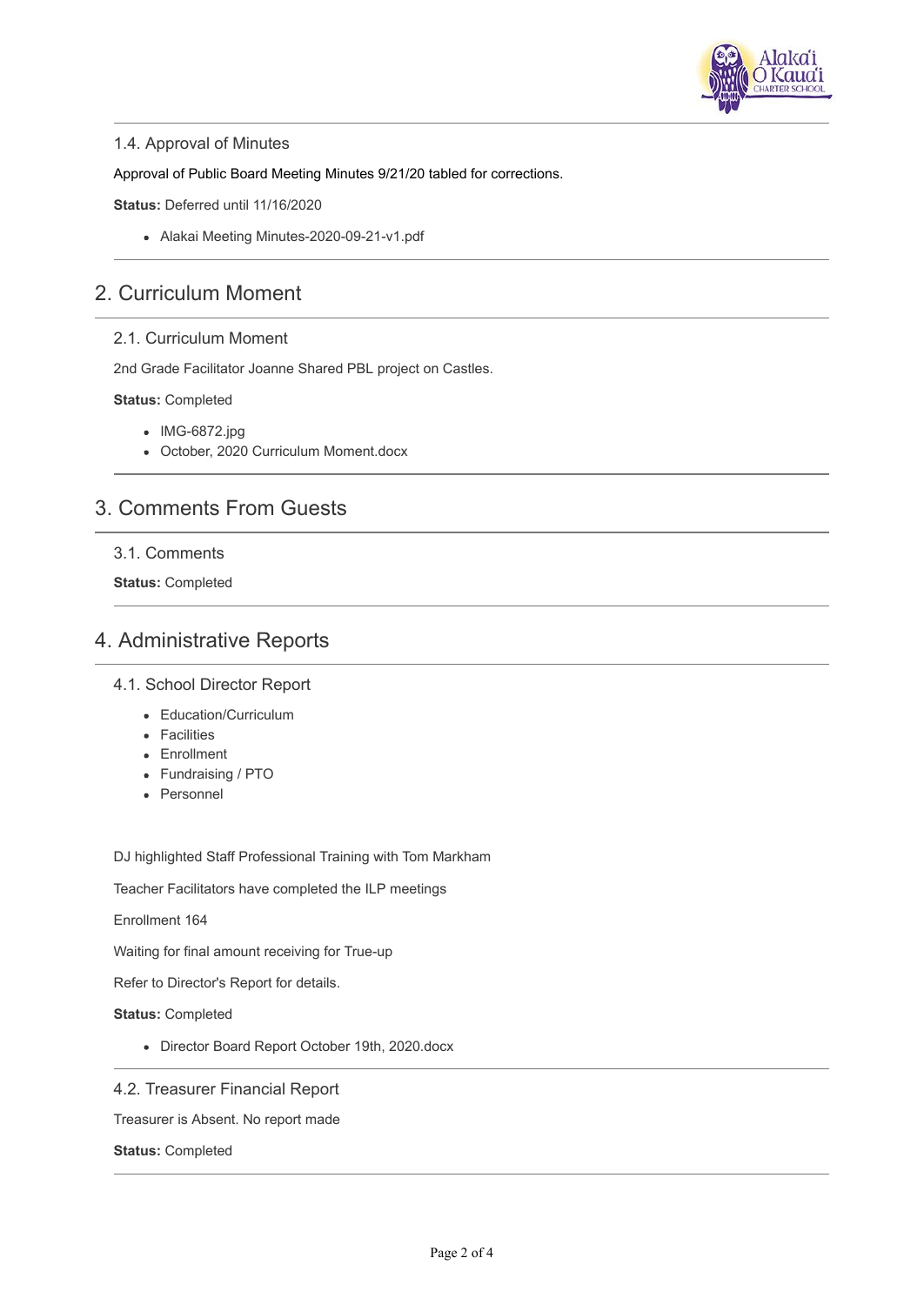

#### 4.3. Board Committee Reports

- Chairperson Report
- Education and Curriculum Committee
- Human Resources Committee
- Facilities and Maintenance Committee
- Board Development Committee
- Finance and Audit Committee
- Public Relations and Communications Committee

**Status:** Completed

### 5. Action Items

#### 5.1. Review Standing Committees of the Board

Proposal of Communications and Public Relations committee be removed and that the Board Development committee be changed to Board Development and Communications committee

Rafael Motions to amend Bylaws of Governing Board Alaka'i O Kaua'i Article 2, Section I.2

Leia seconds

Unanimously Approved

Board Chair Indy appoints Committee Chairs

Education and Curriculum: Chris

Human Resources Oversight: Leia

Facilities and Maintenance: Rafael

Board development and Governance: Nicola

Finance and Audit: Ben

**Status:** Completed

- Alakai\_Bylaws\_8\_19\_19.doc.pdf
- 10\_20 Proposed Bylaws Amendments.pdf

5.2. Consider/Approve the Strategic Plan

Nicola Motions to Approve the Alaka'i O Kauai Strategic Planning 2020 Roadmap

Chris seconds

Unanimously Approved

**Status:** Completed

• Alakai StrategicPlanning2020 Roadmap.pdf

### 6. Closing Items

#### 6.1. Next Meeting Date

Next Board Meeting Date: November 16 at 5:00pm